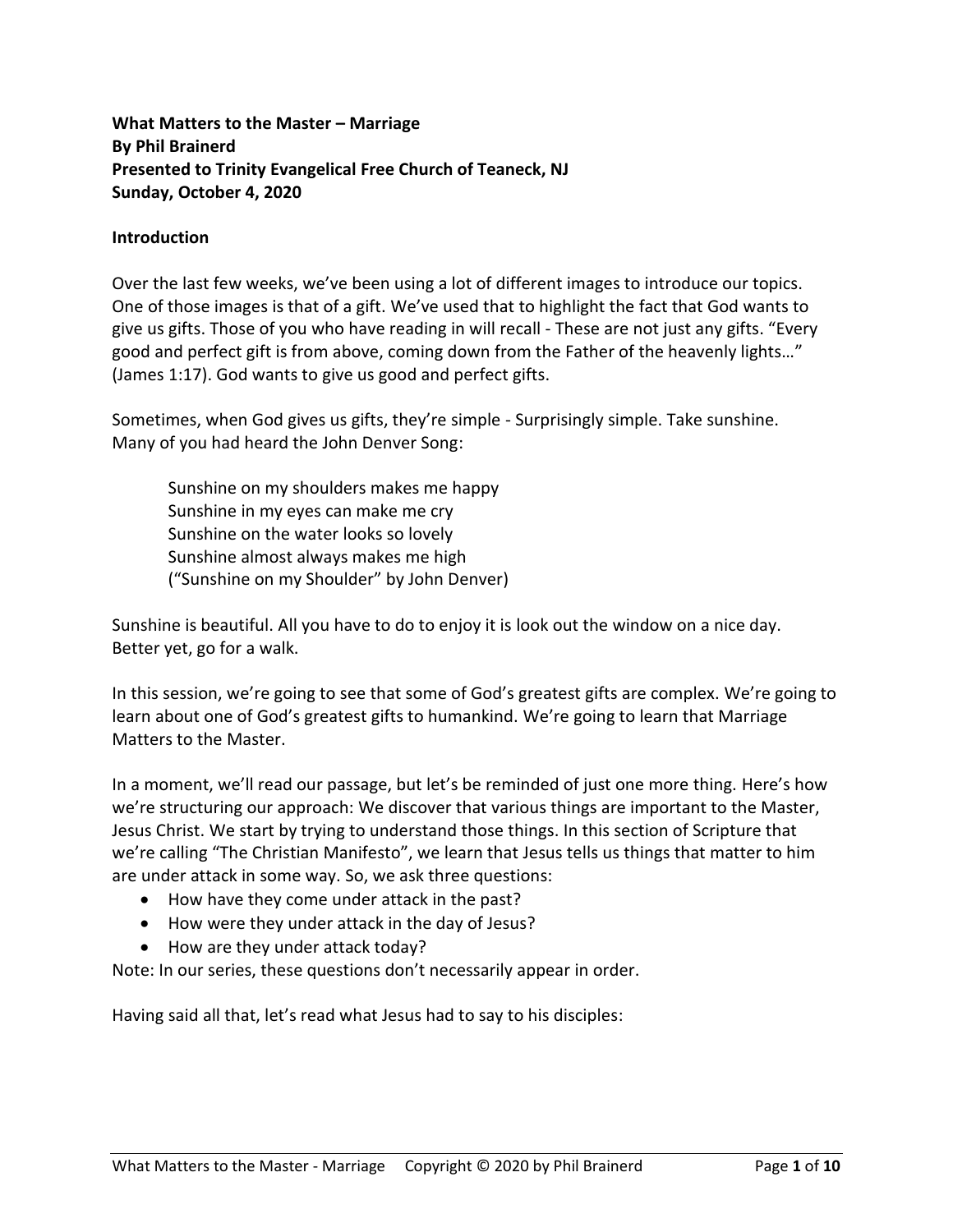27 You have heard that it was said, 'You shall not commit adultery.' 28 But I tell you that anyone who looks at a woman lustfully has already committed adultery with her in his heart. 29 If your right eye causes you to stumble, gouge it out and throw it away. It is better for you to lose one part of your body than for your whole body to be thrown into hell. 30 And if your right hand causes you to stumble, cut it off and throw it away. It is better for you to lose one part of your body than for your whole body to go into hell. (Matthew 5:27-30)

Well, that was pretty strict, huh? You say, "Pastor, we've got people cutting off body parts and warnings about hell. Should we start installing seat belts in the pews?" Well, you will be happy to know that there is some very encouraging material in our discussion today. But yes, there are also some stern warnings ahead. How do those things fit together? Let's find out.

Let's read the first statement from our Lord.

"You have heard that it was said, 'You shall not commit adultery.' (Matthew 5:27)

Why is Jesus talking about Adultery? Because adultery is an attack on Marriage. And marriage matters to the Master. Let's learn more.

### **Marriage – God's gift to humans.**

Once again, we will go all the way back to Genesis 1. God creates a universe and a planet earth. All of it is good. As his final act of creation, God places Adam and Eve on the earth. Only then was God's creation complete. Human life is the pinnacle of creation.

That's why you must understand the flow of the Christian manifesto. We learned that God's Word matters to the Master. From God's Word, we learn of God and his love for us. We meet God in the pages of God's Word, the Bible. That's why we know all everything we know about God.

Then we learned that Human life matters to the Master. We're going to learn that, *because* human life matters so much to the Master, he gave us the amazing gift of marriage. Let's see how that works. Let's look at the wonderful gift of marriage.

### **I. The Gift**

So God created mankind in his own image, in the image of God he created them; male and female he created them. (Genesis 1:27)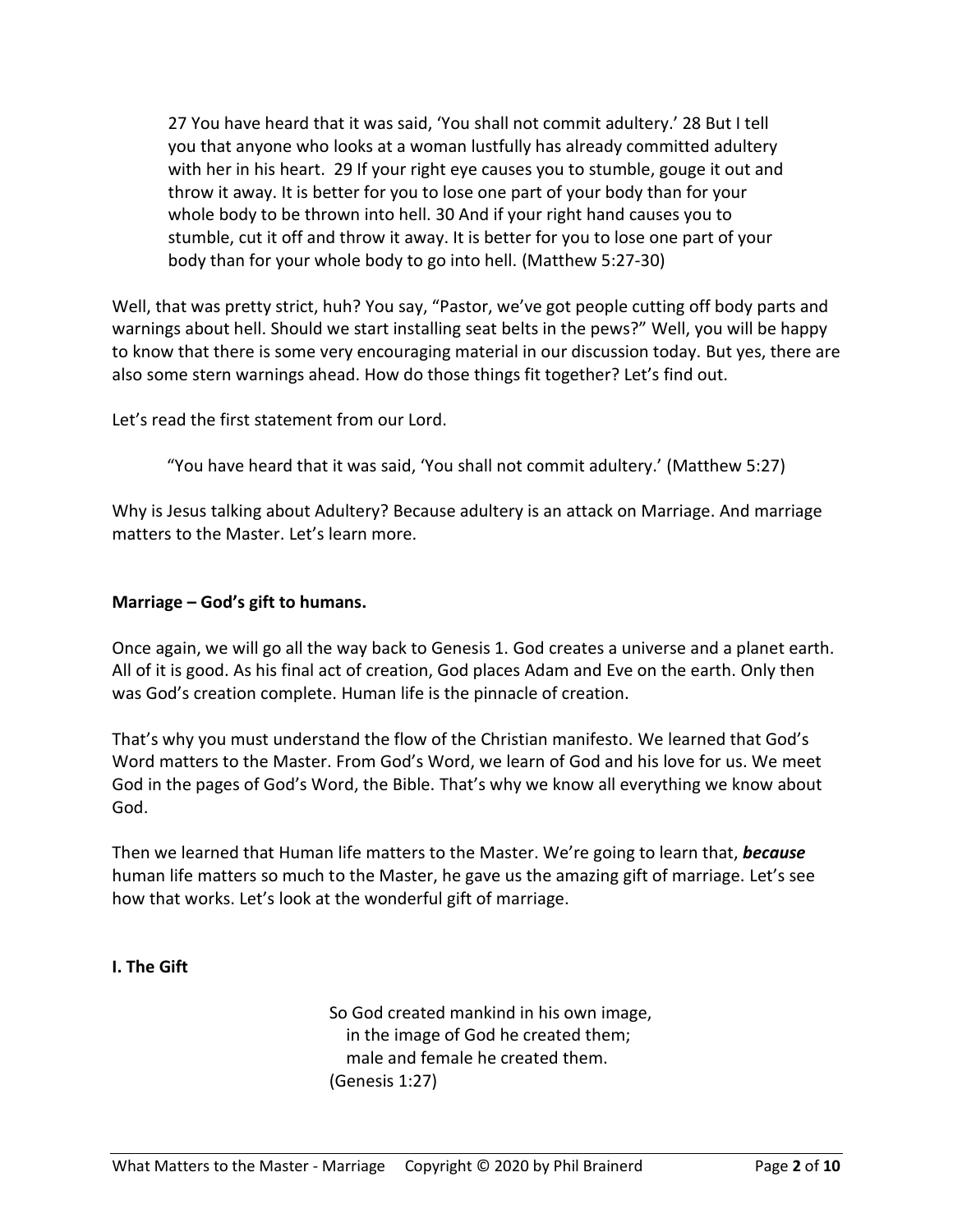Again, humans are the only created things made in God's image. We are not like anything else, not even the angels. This is greatest gift that God gave to mankind.

Now, this image, this gift, is expressed in several ways. For today, we'll discuss the fact that it's expressed through our gender. We are created male and female.

How does that work? God is complex. Christians believe he is Father, Son, and Holy Spirit. He is three distinct beings, yet one. The three being all have equal value. Yet, they have different roles. Even though they are distinct, and they have different roles, they work together in perfect harmony. So, it comes as no surprise that when God made humans, he would make more than one. Look at the way God structures this sentence:

> in the image of God he created them; male and female he created them.

The genders are equal, and yet they have different roles. They're designed to work together in perfect harmony. We don't see that today because our world is broken. We'll take that into account as we move along.

Before we do, we need to mention something very important. It's something we draw from this. Gender matters to the Master. We'll be looking at that in a later discussion

Let's read more in Genesis 1.

God blessed them and said to them, "Be fruitful and increase in number; fill the earth and subdue it. Rule over the fish in the sea and the birds in the sky and over every living creature that moves on the ground." (Genesis 1:28 )

God says two things to this new couple.

- 1. Be fruitful and increase in number.
- 2. Rule over the earth.

# **Rule**

We'll take these in reverse order. Let's look at the second one. Adam and Eve were to work together as a team to rule the earth. Some might translate the word "rule" as "manage". It's implied that the couple will rule in a benevolent way.

Here's another way that the image of God is expressed through humans. God is the ruler of the universe. He doesn't rule it for his own advantage. He rules benevolently. He rules for the benefit of others. God serves humans and his creation by maintaining the universe. When people rule and manage the world around them, they express God's image.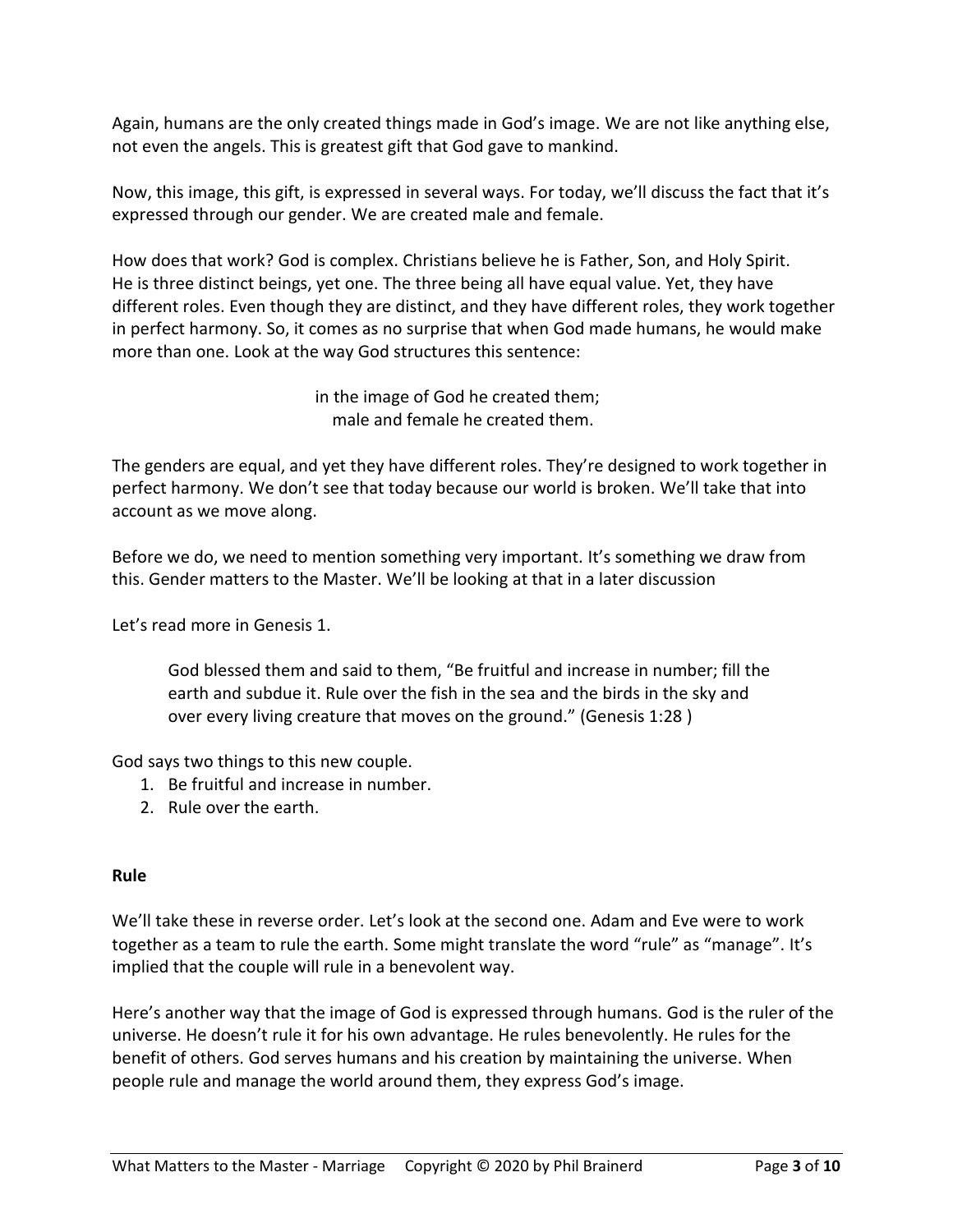That's why the first job that God gave to Adam was to tend the garden.

The Lord God took the man and put him in the Garden of Eden to work it and take care of it. (Genesis 2:15)

God rules the whole Universe. We rule a small part. When we choose to rule benevolently, when we choose to serve others, we express God's image. We become more and more like him each time we choose to behave the way that he created us to behave. When we do this, we also experience him. The privilege of ruling is an awesome gift from God.

Let's look now at the first command that God gave to the first humans.

### **Increase**

Adam and Eve were to increase. How do you do that? You get married.

That is why a man leaves his father and mother and is united to his wife, and they become one flesh. (Genesis 2:24)

Look at that word "one" for "one flesh". It's a word that is used in a very important place later in the Bible.

Hear, O Israel: The Lord our God, the Lord is one. (Deuteronomy 6:4)

The same word for describing God as one God is used when describing the one flesh that men and women enjoy when they come together in marriage. So, when men and women come together in marriage, they express God's image. And, as I've been saying, any time we behave the way God designed us, when we express God's image, we experience him. So, just like ruling, marriage is a wonderful privilege- A wonderful gift.

This gift does a number of things. In Genesis 2, God expanded on the creation story:

The Lord God said, "It is not good for the man to be alone. I will make a helper suitable for him." (Genesis 2:18)

So, when people come together in marriage, they can help each other. They don't need to be alone. They provide companionship for each other.

And of course, there's more than just companionship. There's love. The great King Solomon wrote about this.

How delightful is your love, my sister, my bride! (Song of Solomon 4:10)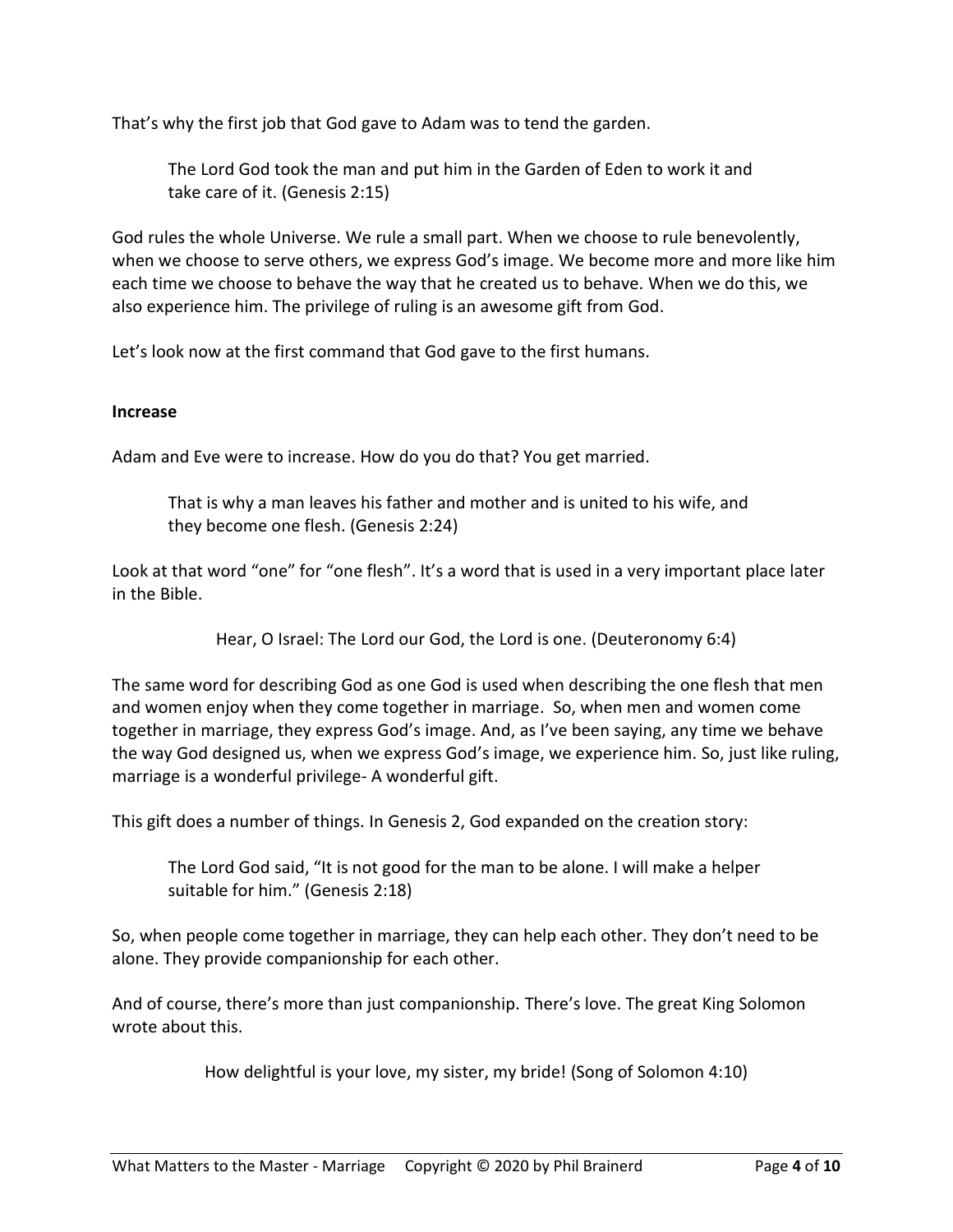Solomon called love "delightful". He's just getting started. God had sent him a woman who was a friend like a sister. And she was beautiful.

> You have stolen my heart, my sister, my bride; you have stolen my heart with one glance of your eyes, (Song of Solomon 4:9)

The king's heart was stolen. He was captivated by his bride.

But it didn't stop there. His bride sang to him:

Awake, north wind, and come, south wind! Blow on my garden, that its fragrance may spread everywhere. Let my beloved come into his garden and taste its choice fruits. (Song of Solomon 4:16)

The writers in those days were very discreet. This is sex. God didn't just command Adam and Eve to be fruitful and multiply. *He made multiplying a whole lot of fun.*

Humans are very important to God, so he wants lots of them. And what do you get when you multiply? You get a family.

> Children are a heritage from the Lord, offspring a reward from him. Like arrows in the hands of a warrior are children born in one's youth. (Ps 127:3-4)

You know what we learn from all of this? Family matters to the master. We'll learn more in that in a later discussion.

So, God creates humans and gives them one of the most incredible gifts he can give. He made humans in his image. And that means he gave us some of himself. God could not give us anything more valuable.

That gift is expressed by our gender: Male and female. It's expressed when we rule the earth with a spirit of serving others. It's expressed when men and women come together in marriage. They become one flesh. They marry and have families.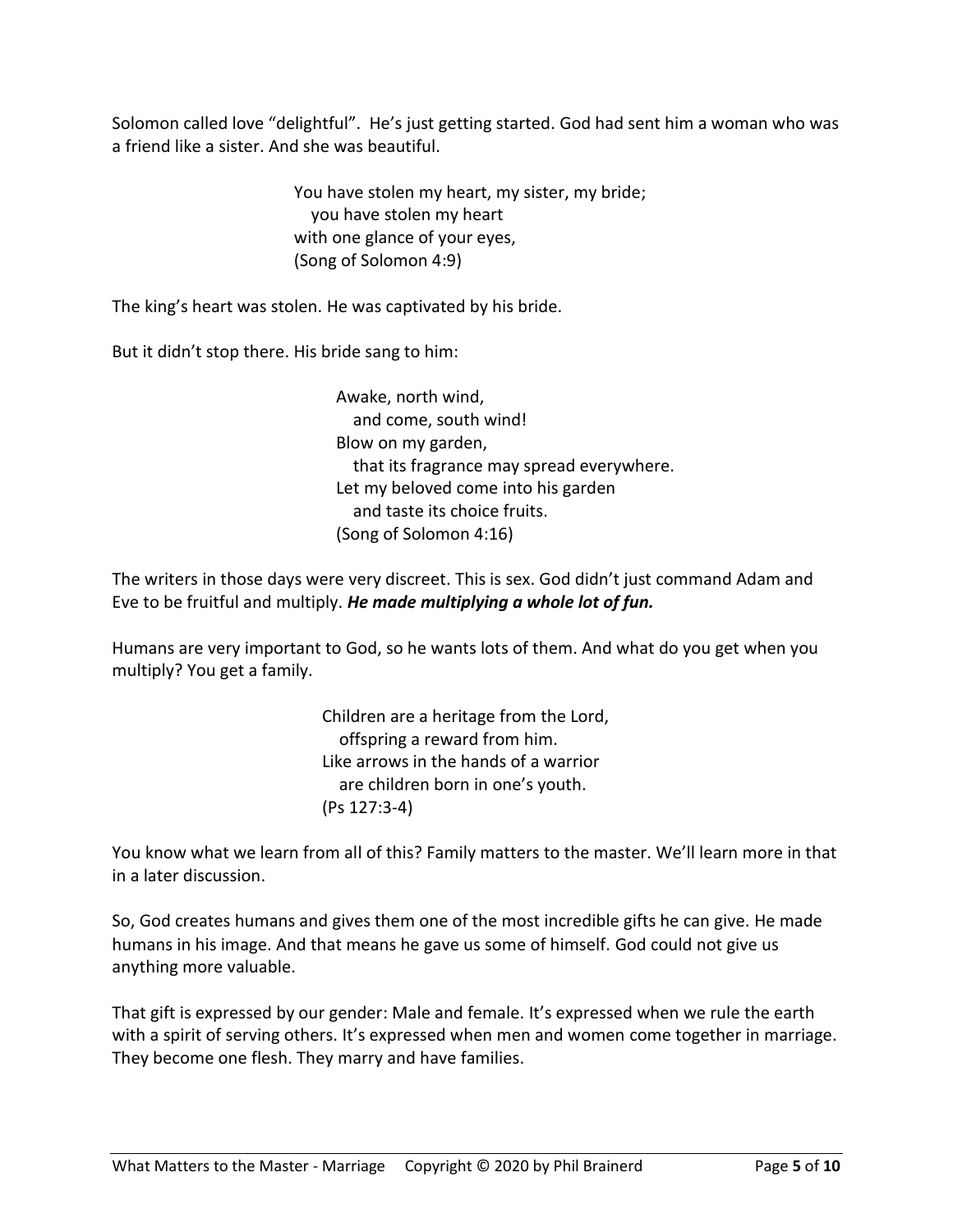And this is very important: Any time we do the things God designed us to do, we understand and experience him. These are all wonderful gifts.

# **II. The Attack on the Gift: Adultery**

But then, sin entered the picture. Sin dulls our eyes to the wonder of God. When our vision of God dims, something else goes with it- Our ability to understand the gifts God offers to us.

It's amazing: God appears to have designed into humans the understanding that marriage is meant for life. Every fairy tales ends with the following words: "And they lived happily ever after." So, for centuries, many people happily stood before altars and said things like, "Until death do us part."

But then, time goes by. Sometimes it's years. Sometimes, it's surprisingly quick. All of a sudden, others start to look good. And the gift of marriage comes under attack. The "one flesh" of marriage is defiled when people break their oaths and start partnering with others.

Because of this, God had to give specific warning in the Ten Commandments:

### You shall not commit adultery. (Exodus 20:14)

How important is this? How serious is this to God? Does he just give us a warning? Does he say, "hey, boys and girls – don't do that"?

No, God gives a very stern warning with a penalty.

If a man commits adultery with another man's wife—with the wife of his neighbor—both the adulterer and the adulteress are to be put to death. (Leviticus 20:10)

Let's make this clear: *Adultery was a death penalty offense.* It was to be taken very seriously.

I have to give a quick note here. When we discussed the fact that human life matters to the master, we discussed the death penalty. It's mentioned in Genesis chapter 9. I suggested at the time that there is still a place for the death penalty today. My suggestion is that it is appropriate when someone has committed murder. If the murder has been thoroughly investigated by the authorities and judged in a proper court of law, then the death penalty would apply.

Is the same true here? In John, we read this:

For the law was given through Moses; grace and truth came through Jesus Christ. (John 1:17)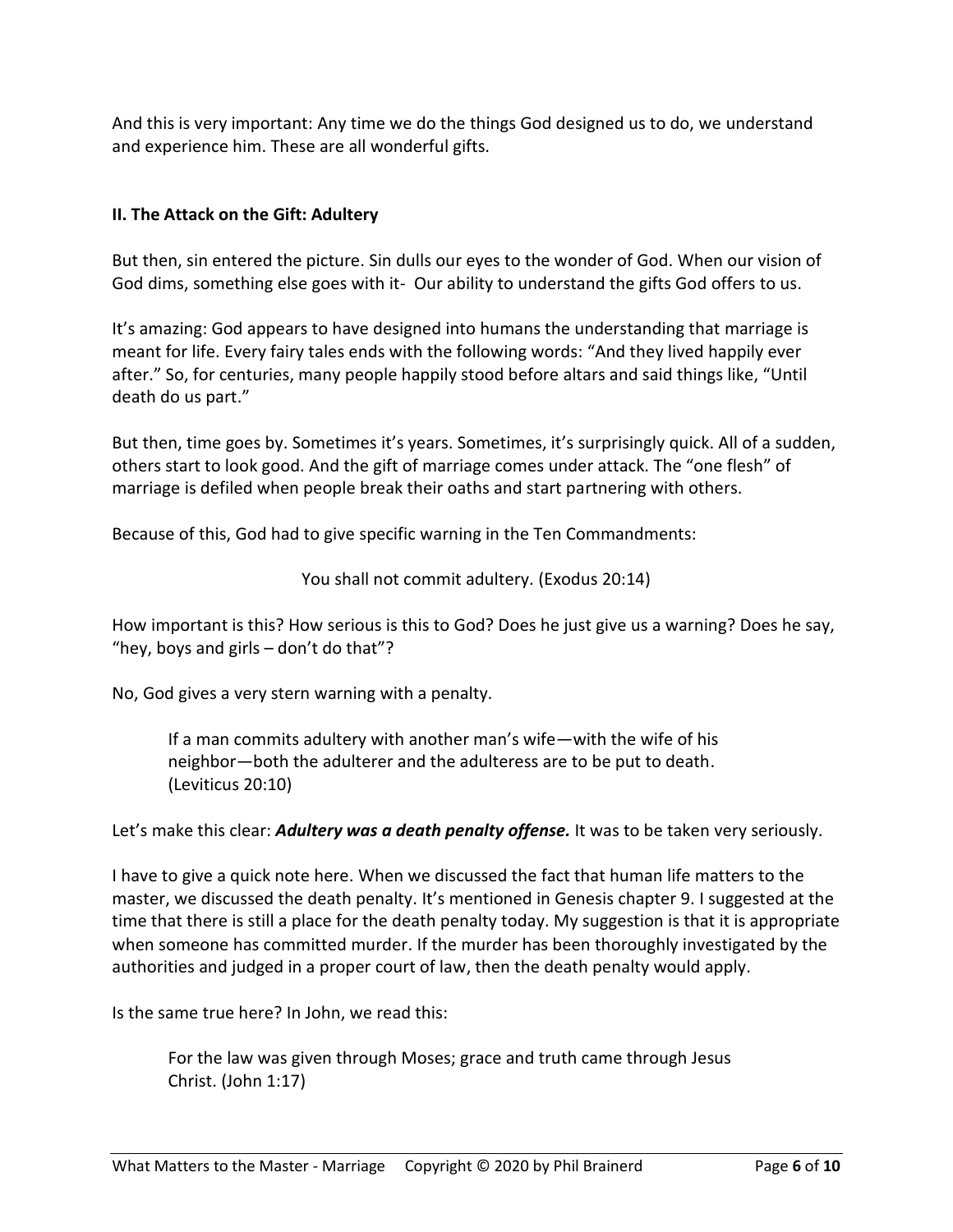Sometimes, Jesus is applied principles of grace to things presented in the law. In John chapter eight, a woman who committed adultery is brought before Jesus. Jesus tells her that he does not condemn her. Many feel that this removes the death penalty for adultery.

What does all this mean for us? This is a big topic, so I'll just have to give my opinion for now. In the Law, God assigns the death penalty to a number of things. By doing that, he's saying that those things are very, very serious. When grace is applied to those things, it in no means diminishes the seriousness of the offense. It just shows how wonderful Grace is. Grace doesn't say, "sin is no big deal". Grace says, "sin is serious, but God's mercy is greater than our sin."

So, we see that the wonderful gift of marriage came under attack. When humans become sinful, they fail to see the wonder of the gift. They defile the gift by partnering with others. This act of attacking God's wonderful gift is something that God takes very seriously.

This brings us back to our main text.

You have heard that it was said, 'You shall not commit adultery.' But I tell you that anyone who looks at a woman lustfully has already committed adultery with her in his heart. (Matthew 5:27-28)

Fast forward from the days of Moses to the days of Jesus. When Jesus tells us "What Matters to the Master", he often starts topics by saying, "You have heard". He then says, "But I tell you". We learned that he's not undermining the things that God said to the ancient Hebrew people through Moses. He's correcting the way that these words have been reported.

In this case, the command, "You shall not commit adultery" is actually a direct quote. So surely, he's not going to say it's wrong. But there is *something* wrong. What's wrong is the way the words of God were presented to people in the days of Jesus. They were presented badly.

How were they badly presented?

# **Ways that God's Words were presented badly concerning Marriage**

### **1) The words were presented out of context.**

The people weren't being taught the wonder of the gift of marriage. They were only being taught the penalty if they transgressed. We just spent the first part of our discussion discussing the gift. That should have been taught to everyone.

Why did the teachers miss this?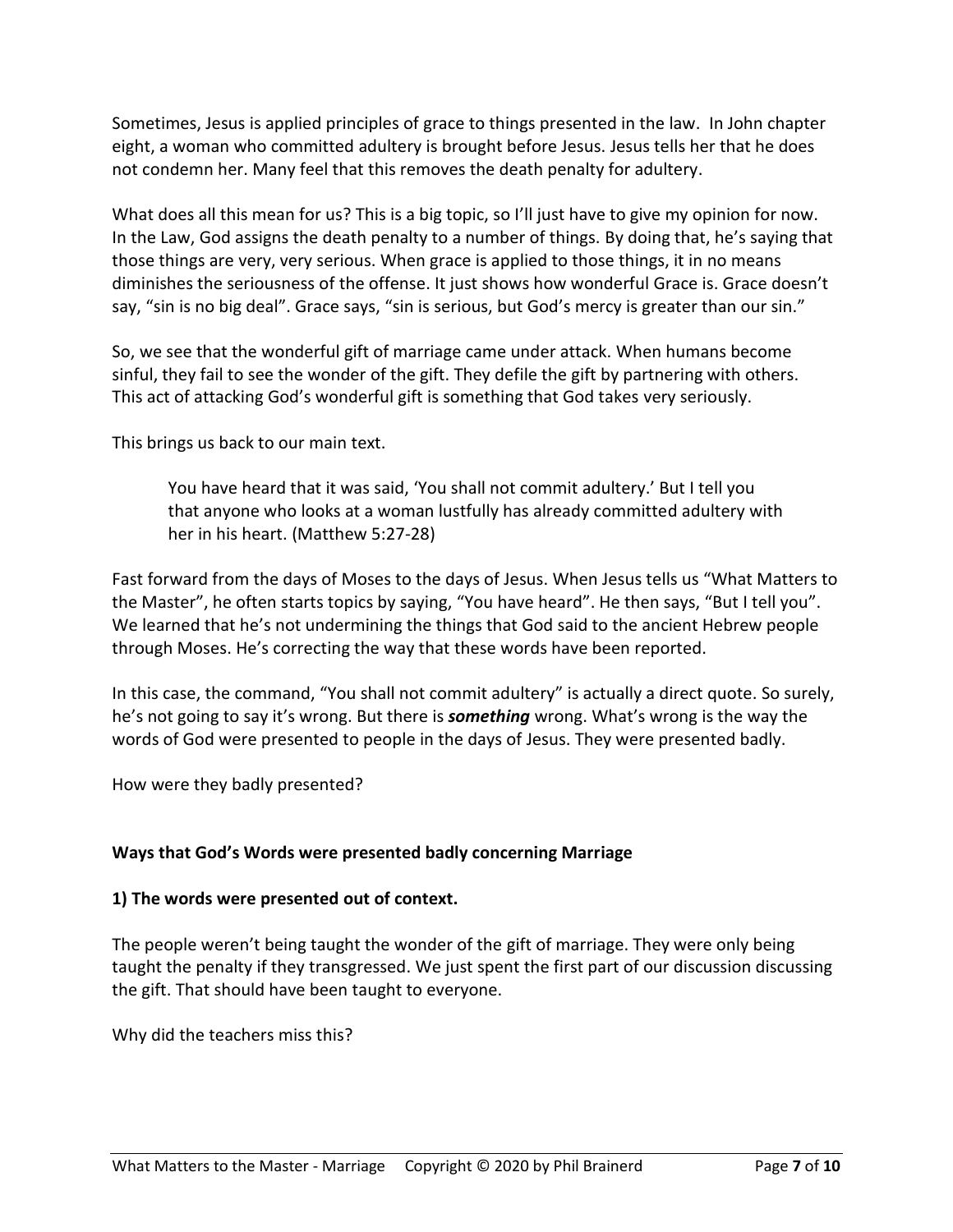### **2) The hearts of the teachers were empty.**

The Pharisees and teacher of the law were sinful men who had never dealt with their sin. Because of that, they're ability to see a God of wonder was blocked. They failed to see the wonder of God's gifts.

### **3) The Law became a checklist of easily accomplished items.**

The pharisees woke up every day and said, "I didn't murder anyone today. Check." "I didn't commit adultery. Check." It's really not all that hard to go through your day without murdering anyone. Some days are harder than others, mind you. But having said that, most people don't murder anyone. In the same say, most people can make it through a day without committing adultery. So, the pharisees thought they were pretty good. But recall – Even though Jesus showed mercy to someone who committed adultery, it didn't diminish the seriousness of the offense.

### How serious was it?

But I tell you that anyone who looks at a woman lustfully has already committed adultery with her in his heart. (v 28)

Jesus says that looking at someone lustfully is already adultery. He warns that the problem is the heart. The problem is lust. That's much harder.

What is the penalty for this?

If your right eye causes you to stumble, gouge it out and throw it away. It is better for you to lose one part of your body than for your whole body to be thrown into hell. And if your right hand causes you to stumble, cut it off and throw it away. It is better for you to lose one part of your body than for your whole body to go into hell. (Matthew 5:29-30)

Forget the death penalty. Jesus says the penalty is hell. That's serious. Jesus says this is so serious, you're better off losing an eye, if the eye makes you stumble. You're better off losing a hand, if your hand makes you stumble. Better to lose some body parts for the short time you're on earth than to suffer in torment for all eternity.

Jesus says that this is serious. If I was a mean person, I would leave things there. However, we need to understand something about the way Jesus taught. He often used something called "hyperbole". Hyperbole is: "Exaggerated statements or claims not meant to be taken literally."

If you read all four gospel accounts, you don't see any records of the disciples plucking out their eyes or cutting off their hands. So, Jesus is using hyperbole.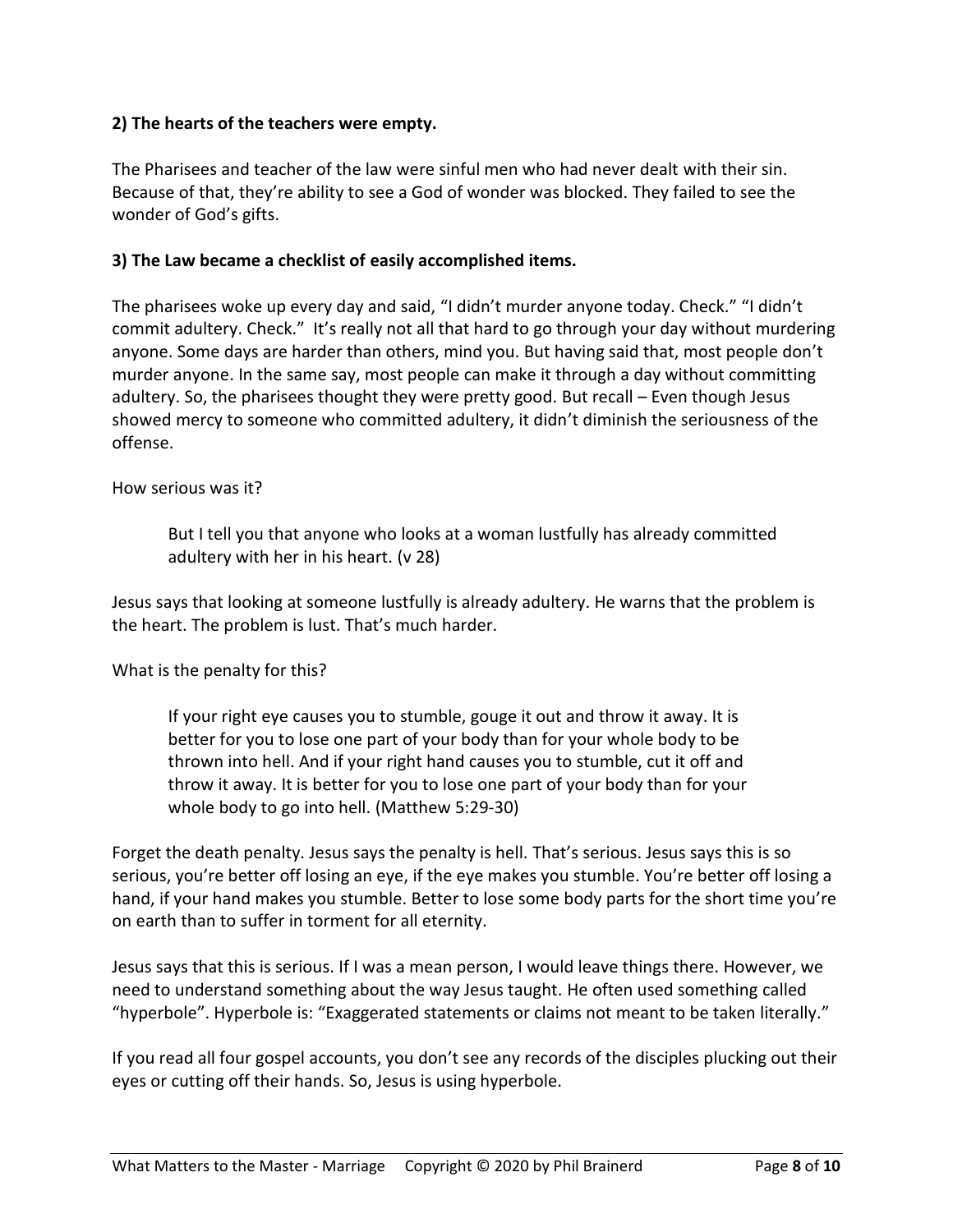You can wipe the sweat off your brow. But understand, Jesus is saying that this is serious.

Let's pull this all together.

### **Conclusion**

Marriage matters to the master.

Because humans are precious to God, he has given us wonderful gifts. Marriage is one of those gifts. It's very important that disciples of Jesus learn to understand it. We also need to understand that God takes attacks on this gift very seriously.

Today, we looked at the first way that marriage has traditionally come under attack. It is attacked by adultery. Again, God takes this attack very seriously. At one time, it was a death penalty offense. But it's even more serious than that. When Jesus spoke about adultery, he went past the physical act. He said that looking at someone with lust is an act of adultery. He said this is so serious, it can send people to eternal judgement. Jesus tells us that no cost is too high to avoid such a fate.

In the coming sessions, we'll talk more about this. We'll ask question like:

- Are there other ways that this gift has come under attack?
- Are there some who are on a different plan?
	- What about people who don't marry?

Until then, let's close with one more thought. The thought involves God's grace.

Jesus started this block of Scripture by saying, "Blessed are the poor in spirit, for theirs is the kingdom of heaven." (Matthew 5:3) We learned when we studied that saying, that people who understand their sinfulness are blessed. Blessed are the people who know they fall short. They're blessed, because they listen when they hear about God's grace, his mercy and his love.

When we started looking at what matters to the Master, we said, "God's Word matters." No one has every perfectly followed the words of God other than Jesus. Everyone has fallen short.

We learned next that "Human Life Matters". Jesus says that murder is terrible, but it's anger that leads to murder. At some point, we've all felt angry.

Today we've learned that marriage matters to the Master. We've all fallen short. At some point, we fail to understand the wonder of God's gift of marriage. Further, Jesus tells us that adultery is serious, but anyone who even looks at someone else with lust has committed adultery.